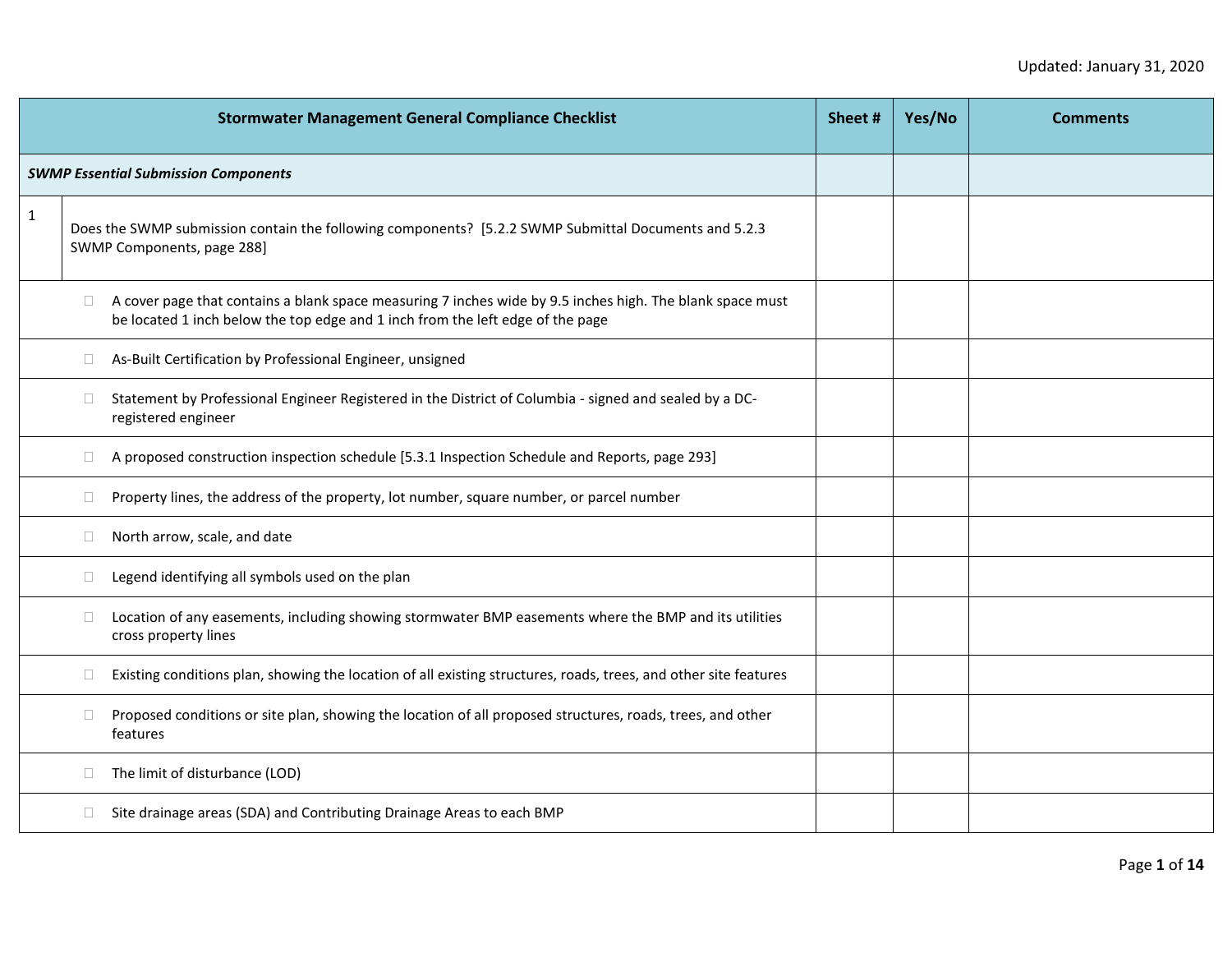| <b>Stormwater Management General Compliance Checklist</b>                                                                                                                       | Sheet# | Yes/No | <b>Comments</b> |
|---------------------------------------------------------------------------------------------------------------------------------------------------------------------------------|--------|--------|-----------------|
| Location(s) of BMPs, marked with the BMP ID Numbers assigned by the Stormwater Database<br>$\Box$                                                                               |        |        |                 |
| Delineation of existing and proposed land covers with square footage by cover type (natural cover,<br>compacted cover, impervious cover, BMP cover, and vehicular access areas) |        |        |                 |
| Location of existing streams, wetlands, or other natural features                                                                                                               |        |        |                 |
| Identification of any potential hotspots [Appendix Q Stormwater Hotspots, page Q-1]                                                                                             |        |        |                 |
| Applicable flood boundaries for the site's 100-year and 500-year floodplains                                                                                                    |        |        |                 |
| A maintenance plan identifying routine and long-term maintenance needs and a maintenance schedule                                                                               |        |        |                 |
| Information regarding mitigation of any off-site impacts (safe conveyance of flows from adjacent properties<br>that pass through the project site)                              |        |        |                 |
| If there are BMPs proposed that are in the ground, a geotechnical report                                                                                                        |        |        |                 |
| A copy of the Compliance Data Sheets with the timestamp showing on all sheets                                                                                                   |        |        |                 |
| The Environmental Intake Form, signed by the DCRA coordinator                                                                                                                   |        |        |                 |
| The full EISF package, if an EISF is required per the Environmental Intake Form                                                                                                 |        |        |                 |
| If the plan is being resubmitted, a comment response letter addressing each comment and the sheets on<br>$\Box$<br>which the comments were addressed                            |        |        |                 |
| If the plan contains disturbance in the Public-Right-of-Way (PROW), an Maximum Extent Practicable (MEP)<br>memo                                                                 |        |        |                 |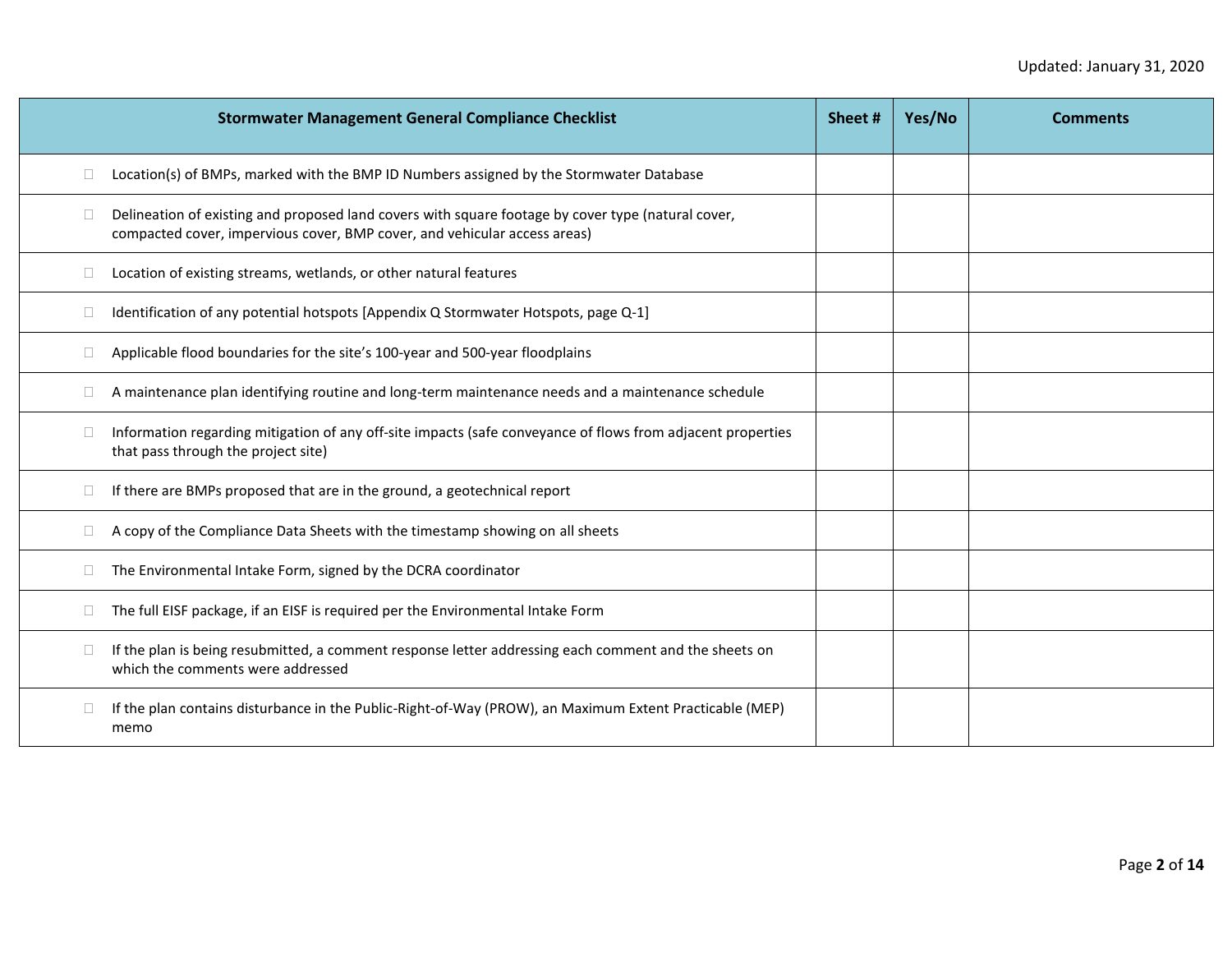|                | <b>Stormwater Management General Compliance Checklist</b>                                                                                                                                                                                                                                                                                                                                                                                                                                                                                                                                                                                                                                                                              | Sheet # | Yes/No | <b>Comments</b> |
|----------------|----------------------------------------------------------------------------------------------------------------------------------------------------------------------------------------------------------------------------------------------------------------------------------------------------------------------------------------------------------------------------------------------------------------------------------------------------------------------------------------------------------------------------------------------------------------------------------------------------------------------------------------------------------------------------------------------------------------------------------------|---------|--------|-----------------|
| $\mathbf{1}$   | Has the applicant correctly identified the type of activity in the submission? (Check one)<br>A Major Land Disturbing Activity - an activity that disturbs 5,000 square feet or greater of land area and<br>П.<br>either of the following:<br>1. Any portion of the pre-project land over is natural, or<br>2. 2,500 square feet or greater of the post-project land cover is impervious                                                                                                                                                                                                                                                                                                                                               |         |        |                 |
|                | A Major Substantial Improvement Activity - the building renovation/addition is greater than 50% of the pre-<br>project assessed value of the structure and the combined footprint of the structure exceeding the cost<br>threshold and any land disturbance is greater than 5,000 sf, and either of the following:<br>1. Any portion of the pre-project land over is natural, or<br>2. 2,500 square feet or greater of the post-project land cover is impervious<br>Mix of Major Substantial Improvement Activity and Major Land Disturbing Activity<br>Unregulated or voluntary (review for Stormwater Retention Credits only)<br>$\Box$<br>[Appendix Y Definitions, page Y-1; Appendix V Examples of Regulated Activities, page V-1] |         |        |                 |
|                | If there is a building being renovated, is there any land disturbance within the footprint of the building, such as for<br>underpinning? Land-disturbing activity includes excavation and other activities which expose soil within an existing<br>building footprint only if at least one exterior wall is removed fully or in part during construction in order to<br>accommodate movement of construction equipment, workers, or material. If all four walls remain intact, the work is<br>considered part of the improvement to the building.<br>[Appendix Y - Definitions, page Y-5]                                                                                                                                              |         |        |                 |
| $\overline{3}$ | Is a GAR is required? If so, does the submission include GAR sheets or an exemption form? The GAR exemption<br>forms can be downloaded from the GAR forms list at http://ddoe.dc.gov/gar<br>[Z.C. ORDER NO. 12-10 Green Area Ratio]                                                                                                                                                                                                                                                                                                                                                                                                                                                                                                    |         |        |                 |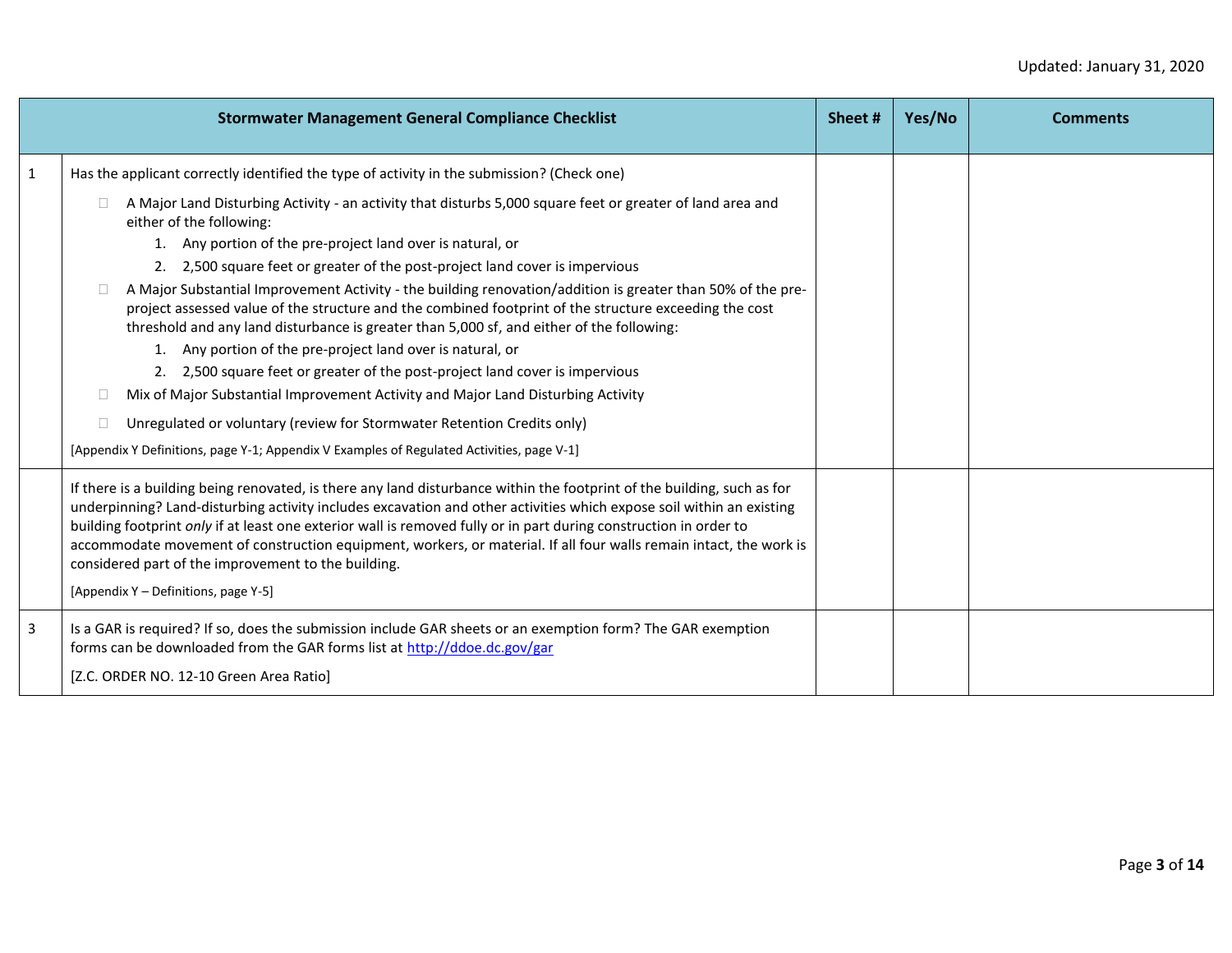| <b>Stormwater Management General Compliance Checklist</b>                                                                                                                                                                                                                                                                                                                                                                                                                                                     | Sheet # | Yes/No | <b>Comments</b> |
|---------------------------------------------------------------------------------------------------------------------------------------------------------------------------------------------------------------------------------------------------------------------------------------------------------------------------------------------------------------------------------------------------------------------------------------------------------------------------------------------------------------|---------|--------|-----------------|
| If the project is approvable, has the applicant provided the following?                                                                                                                                                                                                                                                                                                                                                                                                                                       |         |        |                 |
| Declaration of Covenant, including all of the following:<br>$\Box$<br>A stormwater management plan clearly showing each BMP on the private parcel<br>$\circ$<br>The complete Compliance Data sheets, including the electronically signed Statement by Person<br>$\circ$<br>Responsible for Maintenance<br>A maintenance plan addressing each BMP on the private parcel<br>$\circ$<br>The Statement by Person Responsible for Maintenance, electronically signed by the owner, pasted into the<br>SWM plan set |         |        |                 |
| A Covenant is not required for voluntary projects or projects on government-owned property (federal or District). A<br>District-owned property may be required to provide a Covenant if the property will be sold to a private owner or<br>leased for more than three years.                                                                                                                                                                                                                                  |         |        |                 |
| [5.2.1 Submittal and Review Process of Stormwater Management Plans, page 284; 5.4.1 Maintenance Responsibility,<br>page 297; 21 DCMR § 529.2]                                                                                                                                                                                                                                                                                                                                                                 |         |        |                 |
| <b>General Compliance Data (GCD) sheets</b>                                                                                                                                                                                                                                                                                                                                                                                                                                                                   |         |        |                 |
| Does every GCD sheet show the most recent time that the site's compliance data was updated?                                                                                                                                                                                                                                                                                                                                                                                                                   |         |        |                 |
| Is the site's sewershed correctly identified? Use this map to confirm. If the site is on the border between two<br>sewersheds, confirm whether the proposed drainage patterns change the sewershed of the site.                                                                                                                                                                                                                                                                                               |         |        |                 |
| Site Drainage Area tabulation. For each Site Drainage Area:                                                                                                                                                                                                                                                                                                                                                                                                                                                   |         |        |                 |
| [Appendix A A.2 Compliance Calculations and Concepts, page A-1]                                                                                                                                                                                                                                                                                                                                                                                                                                               |         |        |                 |
| Does the pre-project and post-project land cover match between the GCD sheets and the plans?<br>$\Box$                                                                                                                                                                                                                                                                                                                                                                                                        |         |        |                 |
| Is land cover input correctly in the appropriate regulated activity, either Major Land Disturbing or Major<br>$\Box$<br>Substantial Improvement?                                                                                                                                                                                                                                                                                                                                                              |         |        |                 |
| If the SDA is in the MS4, are all vehicular access areas (VAA) within the regulated area input into a SDA? VAA<br>$\Box$<br>is a subset of impervious area and must also be included in the impervious or BMP land cover.                                                                                                                                                                                                                                                                                     |         |        |                 |
| Have all utility trenching and athletic play field areas been included in their own category in the SDA?                                                                                                                                                                                                                                                                                                                                                                                                      |         |        |                 |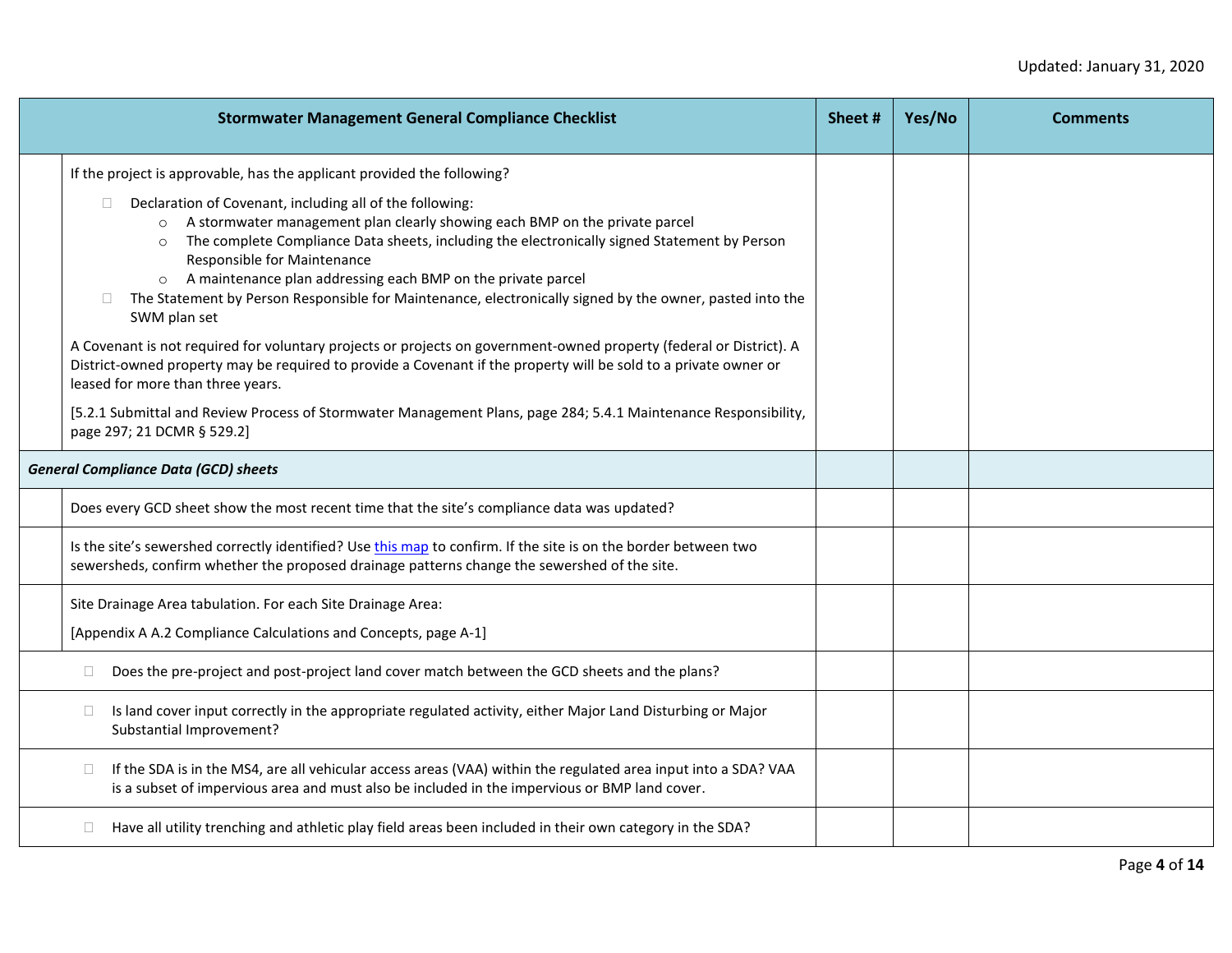|                                        | <b>Stormwater Management General Compliance Checklist</b>                                                                                                                                                                                                                                                                              | Sheet # | Yes/No | <b>Comments</b> |
|----------------------------------------|----------------------------------------------------------------------------------------------------------------------------------------------------------------------------------------------------------------------------------------------------------------------------------------------------------------------------------------|---------|--------|-----------------|
| <b>BMP Design Diagrams?</b>            | Has the SDA been correctly delineated on the plans per guidance from Appendix W - Site Drainage Area and                                                                                                                                                                                                                               |         |        |                 |
|                                        | Contributing Drainage Area tabulation. For each BMP,                                                                                                                                                                                                                                                                                   |         |        |                 |
|                                        | [Appendix A A.2 Compliance Calculations and Concepts, page A-1]                                                                                                                                                                                                                                                                        |         |        |                 |
|                                        | Does the post-project land cover in the CDA match between the GCD sheets and the plans?                                                                                                                                                                                                                                                |         |        |                 |
| on-site requirements                   | If a BMP receives runoff from across a property line (such as in the PROW or an adjacent property the project<br>owner doesn't own), has the "CDA includes off-site areas" box been checked for the BMP, and land cover<br>been input accordingly? Runoff captured from this area may be certified for SRCs but cannot be used to meet |         |        |                 |
|                                        | If the BMP is in the MS4, are all vehicular access areas (VAA) within the CDA input correctly? VAA is a subset<br>of impervious area and must also be included in the impervious or BMP land cover.                                                                                                                                    |         |        |                 |
|                                        | Does the type of BMP match the plans?                                                                                                                                                                                                                                                                                                  |         |        |                 |
|                                        | Have the downstream BMPs been correctly identified and are consistent with the plans?                                                                                                                                                                                                                                                  |         |        |                 |
| <b>BMP Design Diagrams?</b>            | Has the CDA been correctly delineated on the plans per guidance from Appendix W - Site Drainage Area and                                                                                                                                                                                                                               |         |        |                 |
| <b>Site Drainage Area Requirements</b> |                                                                                                                                                                                                                                                                                                                                        |         |        |                 |
|                                        | Does the site contain a SDA that drains to the combined sewer system that drains to the DC Water storage tunnels<br>(Gray CSS)? If so, there is no on-site minimum retention requirement for this drainage area.<br>[2.3 Stormwater Retention Volume (SWRv), page 10]                                                                  |         |        |                 |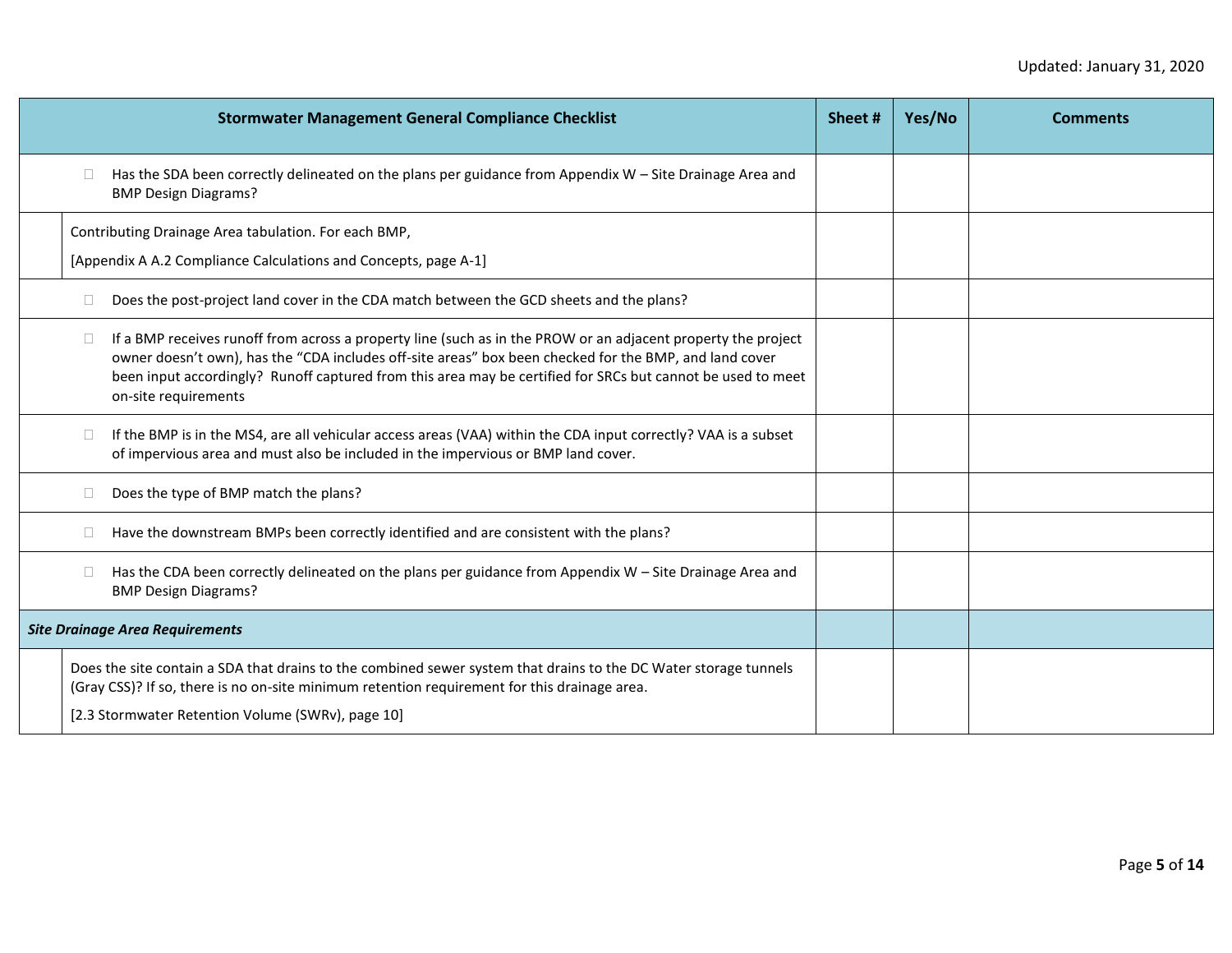|   | <b>Stormwater Management General Compliance Checklist</b>                                                                                                                                                                                                                                                                                                                                                      | Sheet # | Yes/No | <b>Comments</b> |
|---|----------------------------------------------------------------------------------------------------------------------------------------------------------------------------------------------------------------------------------------------------------------------------------------------------------------------------------------------------------------------------------------------------------------|---------|--------|-----------------|
|   | Does the site contain a SDA that drains to the combined sewer system where overflows will be controlled by the<br>installation of green infrastructure per a court-ordered consent decree (Green CSS)? If so, confirm:                                                                                                                                                                                         |         |        |                 |
|   | 50% on-site retention is achieved between all the SDAs on the site draining to the Green CSS. Over-control<br>is allowed in one Green CSS SDA to account for under-control in another.<br>If the on-site retention minimum has not been achieved, is an application for relief from extraordinarily<br>difficult site conditions included?<br>[2.3 Stormwater Retention Volume (SWRv), page 10]                |         |        |                 |
|   | Does the site contain a SDA that drains to the MS4? If so, confirm the following:                                                                                                                                                                                                                                                                                                                              |         |        |                 |
|   | 50% of the SWRv for each individual site drainage area that drains to the MS4 within the regulated area is<br>treated or retained. Over-control in one MS4 SDA to account for under-control in another is not allowed.                                                                                                                                                                                         |         |        |                 |
|   | All VAAs drain to a BMP such that 50% of the SWRy for that VAA is retained or treated                                                                                                                                                                                                                                                                                                                          |         |        |                 |
|   | If one or both conditions cannot be met, is application for relief from extraordinarily difficult site conditions<br>included?                                                                                                                                                                                                                                                                                 |         |        |                 |
|   | [2.3 Stormwater Retention Volume (SWRv), page 10]                                                                                                                                                                                                                                                                                                                                                              |         |        |                 |
| 8 | Do the GCD sheets correctly identify whether this project is an AWDZ project? If the address falls in the AWDZ<br>footprint, the project may not meet all criteria to be an AWDZ site. Check if applicant is claiming "Not an AWDZ<br>site". The AWDZ exemption form can be downloaded from the attachment list at http://ddoe.dc.gov/swguidebook.<br>If this is an AWDZ project, see separate AWDZ checklist. |         |        |                 |
|   | [2.1 District of Columbia Stormwater Management Requirements, page 7]                                                                                                                                                                                                                                                                                                                                          |         |        |                 |
|   | Peak Discharge, Conveyance, and Flooding                                                                                                                                                                                                                                                                                                                                                                       |         |        |                 |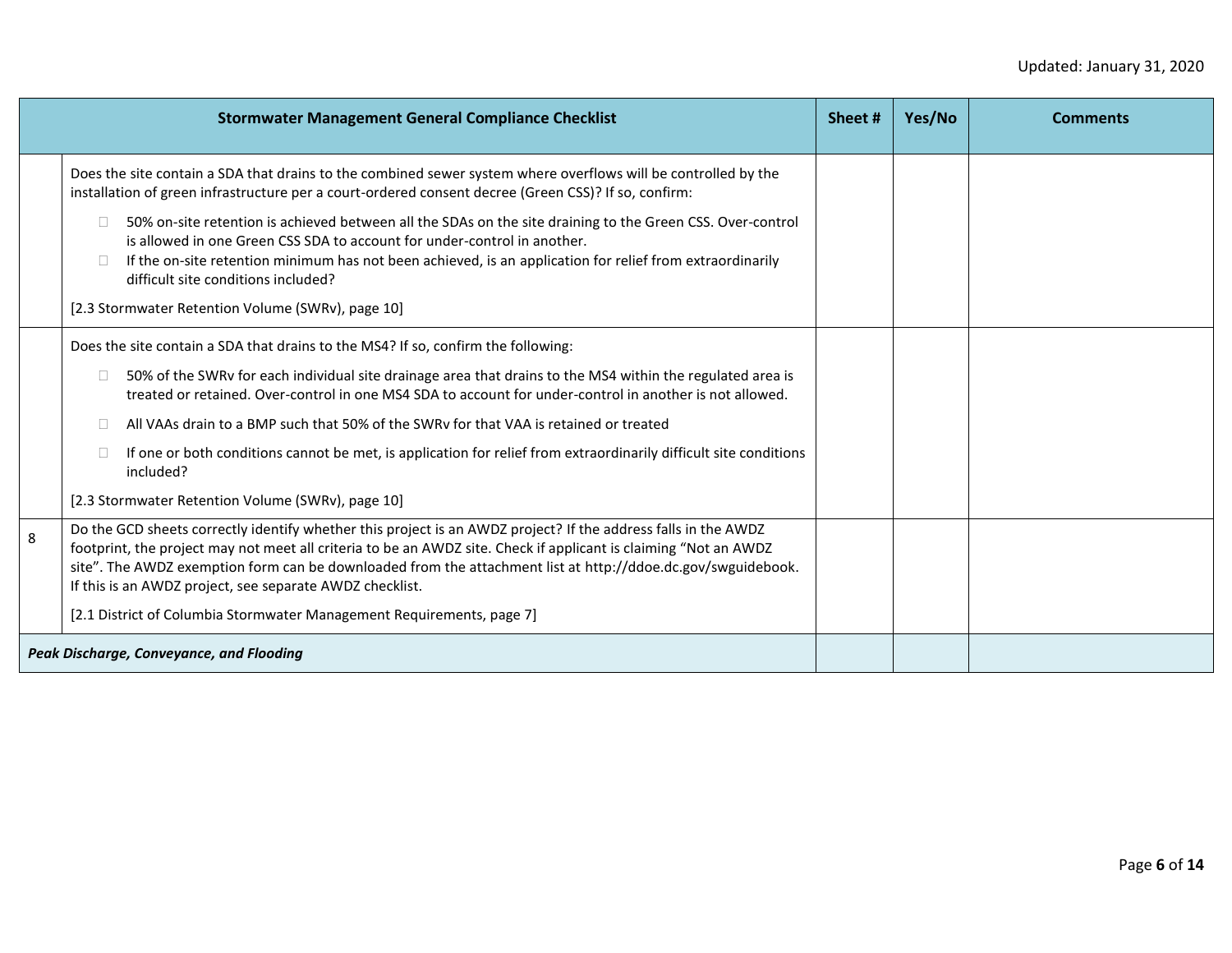|    | <b>Stormwater Management General Compliance Checklist</b>                                                                                                                                                                                                                                                                                                                                                                                                                                                                                                                                                               | Sheet# | Yes/No | <b>Comments</b> |
|----|-------------------------------------------------------------------------------------------------------------------------------------------------------------------------------------------------------------------------------------------------------------------------------------------------------------------------------------------------------------------------------------------------------------------------------------------------------------------------------------------------------------------------------------------------------------------------------------------------------------------------|--------|--------|-----------------|
| 10 | Does the 2-year peak discharge requirement apply? This requirement does not apply for the following scenarios:<br>Major substantial improvement projects,<br>$\Box$<br>Project areas in the existing PROW, and<br>$\Box$<br>When stormwater runoff from the site flows directly or through the MS4 to the main stem of<br>$\Box$<br>The tidal Potomac or Anacostia Rivers,<br>The Washington Channel, or<br>The Chesapeake and Ohio Canal (C&O) without flowing through an above-ground tributary (or<br>tributaries that DOEE expects to be daylighted in the future).<br>[2.6 Control of 2-Year Storm, page 20]       |        |        |                 |
|    | If the 2-year peak discharge requirement applies, does the project meet the requirement? Check the following:<br>Do the GCD sheets list a pre-development curve number of 70? If the pre-development curve number is<br>$\Box$<br>not 70, has the engineer provided justification for use of a different pre-development curve number?<br>Is the post-project adjusted curve number below the pre-development curve number? If not, has the<br>$\Box$<br>"Additional Detention Provided" box been checked on the General Compliance Data sheets?<br>[Appendix I I.1 Acceptable Hydrologic Methods and Models, page I-1] |        |        |                 |
| 11 | Does the 15-year post development peak discharge requirement apply to this project? This requirement does not<br>apply for the following scenarios:<br>Major substantial improvement projects, or<br>Project areas in the existing PROW<br>[2.7 Control of 15-Year Storm, page 22]                                                                                                                                                                                                                                                                                                                                      |        |        |                 |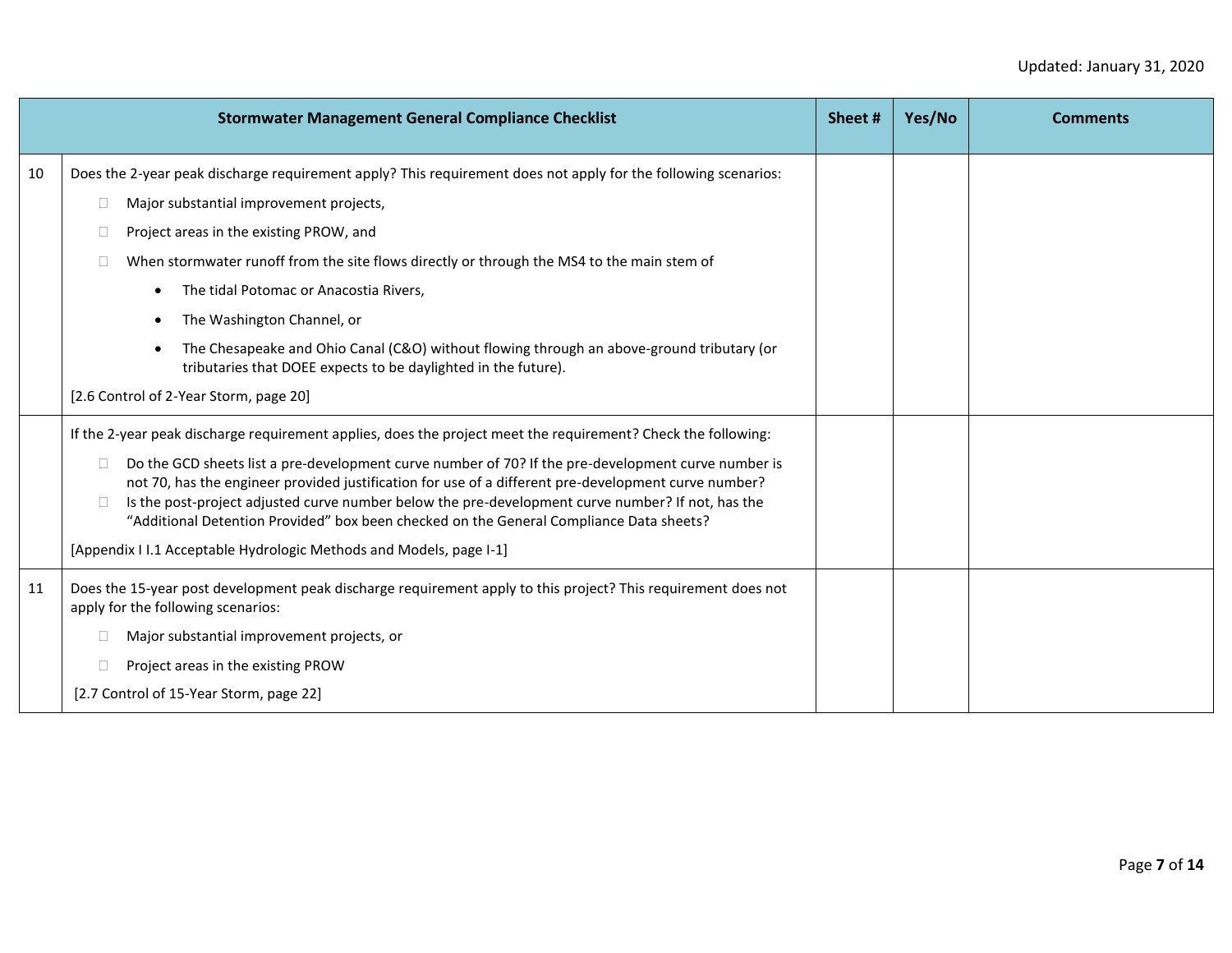|    | <b>Stormwater Management General Compliance Checklist</b>                                                                                                                                                                                                                                                                                                                                                                                                                                                                                                                       | Sheet # | Yes/No | <b>Comments</b> |
|----|---------------------------------------------------------------------------------------------------------------------------------------------------------------------------------------------------------------------------------------------------------------------------------------------------------------------------------------------------------------------------------------------------------------------------------------------------------------------------------------------------------------------------------------------------------------------------------|---------|--------|-----------------|
|    | If the 15-year peak discharge requirement applies, does the project meet the requirement? Check the following:<br>Do the GCD sheets show a pre-project curve number that is consistent with the existing conditions of the<br>$\Box$<br>plan?<br>Is the post-project adjusted curve number below the pre-project curve number? If not, has the "Additional<br>$\Box$<br>Detention Provided" box been checked on the General Compliance Data sheets?<br>[Appendix I I.1 Acceptable Hydrologic Methods and Models, page I-1]                                                      |         |        |                 |
| 21 | If the "Additional Detention Provided" box has been checked on the General Compliance Data sheets, does the plan<br>demonstrate it meets peak discharge requirements using one of the following acceptable methodologies and<br>computer models for estimated runoff hydrographs before and after development?<br>Urban Hydrology for Small Watersheds TR-55<br>$\Box$<br><b>Storage-Indication Routing</b><br>HEC-1, WinTR-55, and SWMM Computer Models<br>Rational Method (limited to sites under 5 acres)<br>[Appendix I Acceptable Hydrologic Methods and Models, page I-1] |         |        |                 |
| 23 | Are the following assumptions included in the hydrology calculations?<br>Predevelopment runoff condition used for the 2-year storm is based on "meadow in good condition" or<br>$\Box$<br>better, assuming good hydrologic conditions and land with grass cover<br>Pre-project runoff conditions used for the 15-year storm are based on the existing condition of the site<br>П.<br>[Appendix I Acceptable Hydrologic Methods and Models, page I-1]                                                                                                                            |         |        |                 |
| 22 | Does the plan correctly follow the procedures for calculating the peak discharge from the site for the selected<br>methodology? Refer to Appendix I - Acceptable Hydrologic Methods and Models for procedures and design<br>examples.<br>[Appendix I Acceptable Hydrologic Methods and Models, page I-1]                                                                                                                                                                                                                                                                        |         |        |                 |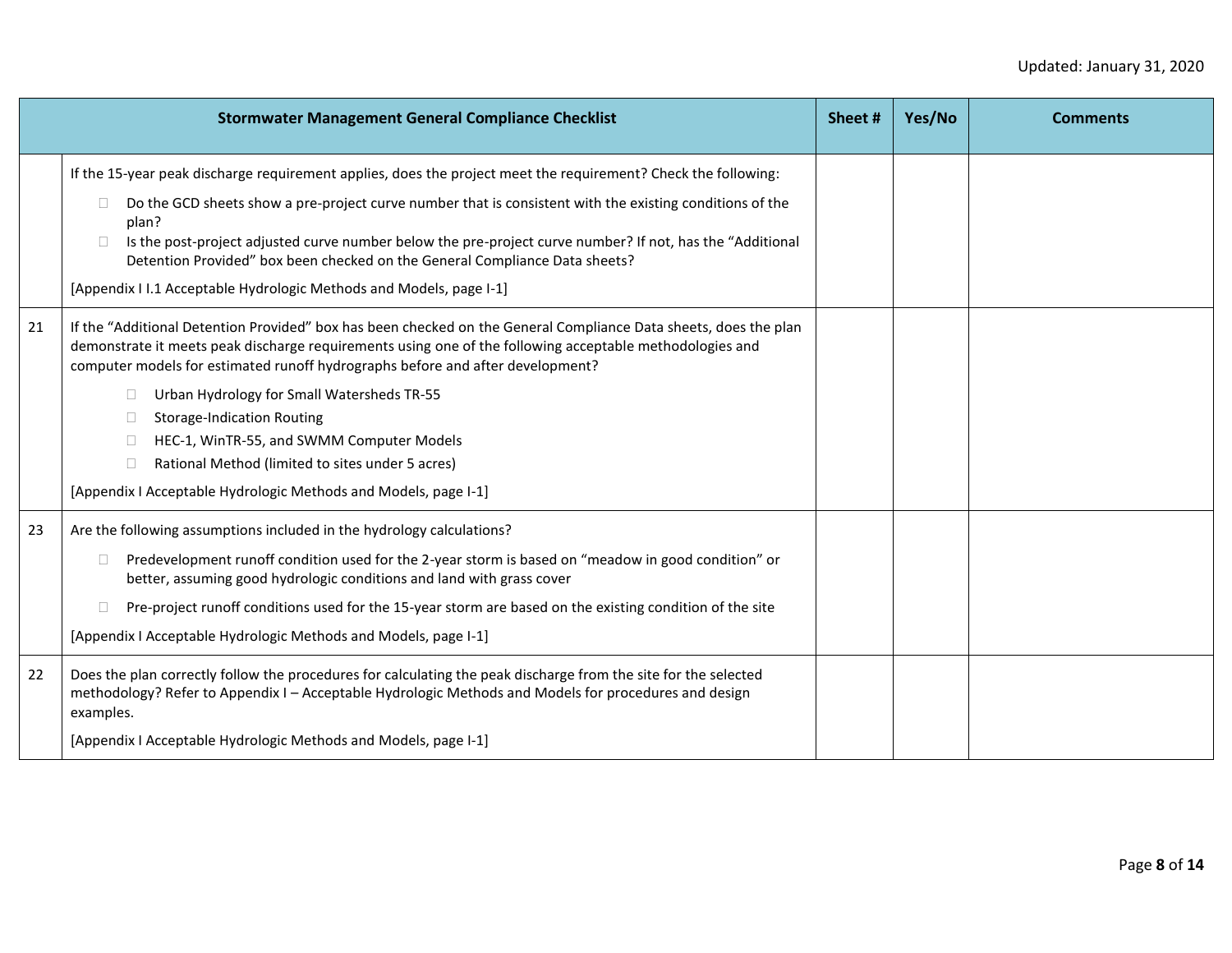|    | <b>Stormwater Management General Compliance Checklist</b>                                                                                                                                                                                                                                                                                                                                                           | Sheet# | Yes/No | <b>Comments</b> |
|----|---------------------------------------------------------------------------------------------------------------------------------------------------------------------------------------------------------------------------------------------------------------------------------------------------------------------------------------------------------------------------------------------------------------------|--------|--------|-----------------|
|    | Does the site meet one of the following criteria for 100-year storm control requirements? If so, the project must<br>maintain the post-project peak discharge rate from the 100-year storm to pre-project conditions.                                                                                                                                                                                               |        |        |                 |
|    | Increases the size of a Special Flood Hazard Area (SFHA) as delineated on the effective Flood Insurance Rate<br>Map (FIRM); or<br>Meets the following two conditions:<br>Does not discharge to the sewer system and<br>$\circ$<br>Has a post-development peak discharge rate for a 100-year-frequency storm event that may cause<br>$\circ$<br>flooding to a building.<br>[2.8 Extreme Flood Requirements, page 22] |        |        |                 |
| 12 | Is the site within a Special Flood Hazard Area (SFHA)? If so, has the floodplain reviewer been notified to review the<br>plans? All floodplain comments must be resolved prior to SWMP approval.                                                                                                                                                                                                                    |        |        |                 |
|    | To view and determine if a site is adjacent or within SFHA or FEMA's floodplain, use the District's online Flood Zone<br>Determination Tool (http://ddoe.dc.gov/floodplainmap). If the site is within SFHA, it must also comply with DC<br>Floodplain Regulations (20 DCMR, Chapter 31, Flood Hazard Rules and 12 DCMR, DC Construction Codes). See the<br>Special Flood Hazard Area Checklist.                     |        |        |                 |
|    | [2.9 Minimum Criteria for Determining Extreme Flood Requirements, page 23]                                                                                                                                                                                                                                                                                                                                          |        |        |                 |
| 42 | Are all inlets outside the public right-of-way sized to ensure safe conveyance of stormwater flows exceeding the<br>capacity of the approved on-site BMPs? Confirm stormwater overflow does not flow over property lines onto<br>adjacent lots unless running into an existing natural water course.<br>[Appendix G G.5 Inlets, page G-3]                                                                           |        |        |                 |
|    |                                                                                                                                                                                                                                                                                                                                                                                                                     |        |        |                 |
|    | Is the Hydraulic Grade Line (HGL) for the 15-year storm clearly indicated on each storm sewer profile, identified with<br>the initials HGL on the line, and identified in the legend key? Are the associated HGL calculations provided? It is<br>recommended that the HGL be no more than 1 foot above the pipe crown.                                                                                              |        |        |                 |
|    | [Appendix G G.11 Hydraulic Grade Line, page G-8]                                                                                                                                                                                                                                                                                                                                                                    |        |        |                 |
|    | <b>Geotechnical Investigation</b>                                                                                                                                                                                                                                                                                                                                                                                   |        |        |                 |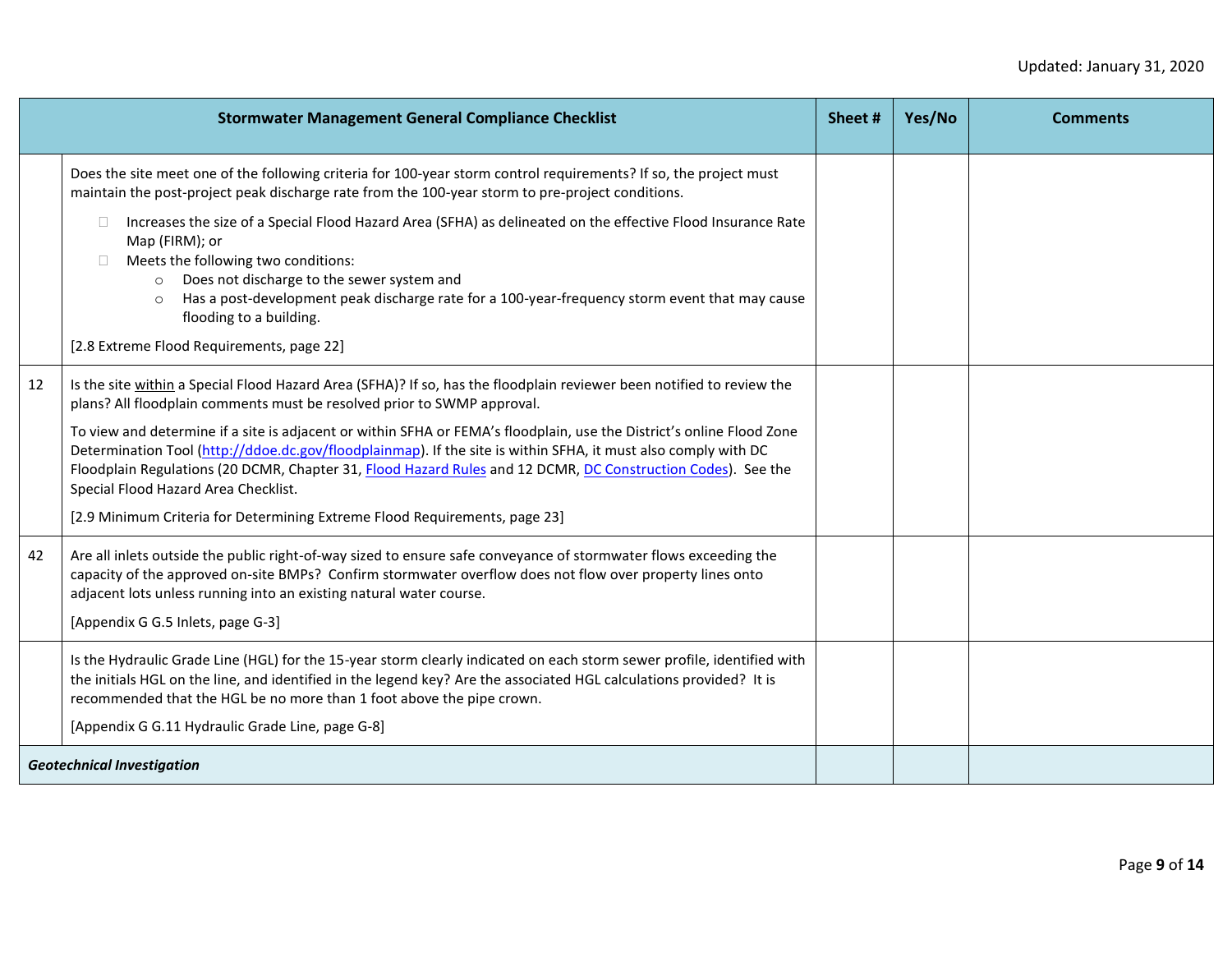|    | <b>Stormwater Management General Compliance Checklist</b>                                                                                                                         | Sheet# | Yes/No | <b>Comments</b> |
|----|-----------------------------------------------------------------------------------------------------------------------------------------------------------------------------------|--------|--------|-----------------|
| 36 | Is the geotechnical testing conducted by a registered professional engineer, soils scientist, or geologist who is<br>licensed in the District of Columbia, Maryland, or Virginia? |        |        |                 |
|    | [Appendix P Geotechnical Info Requirements for Underground BMPs, page P-1]                                                                                                        |        |        |                 |
| 31 | All in-ground stormwater BMPs require a geotechnical investigation. Does the plan include a geotechnical<br>investigation with the following:                                     |        |        |                 |
|    | Depth to groundwater table and estimated depth to seasonally high groundwater table<br>$\Box$                                                                                     |        |        |                 |
|    | Grain size analysis laboratory results<br>$\Box$                                                                                                                                  |        |        |                 |
|    | Soil descriptions for each boring or test pit, with enough detail to identify the boundary and elevations of<br>$\Box$<br>any problem conditions                                  |        |        |                 |
|    | A map or plan indicating the locations of the test pits and borings<br>$\Box$                                                                                                     |        |        |                 |
|    | [Appendix P Geotechnical Info Requirements for Underground BMPs, page P-1]                                                                                                        |        |        |                 |
| 32 | Does the soil boring or test pit meet the following requirements?                                                                                                                 |        |        |                 |
|    | Excavated or drilled to a depth of 2 feet below the proposed BMP bottom<br>$\Box$                                                                                                 |        |        |                 |
|    | Classified using Unified Soil Classifications System (USCS) and/or United States Department of Agriculture<br>$\Box$<br>(USDA) System for soil textures                           |        |        |                 |
|    | Soil classified at the proposed bottom to 2 feet below the bottom of the BMP                                                                                                      |        |        |                 |
|    | [Appendix P Geotechnical Info Requirements for Underground BMPs, page P-1]                                                                                                        |        |        |                 |
| 33 | If the plan includes infiltrating BMPs, did the applicant conduct infiltration tests at or no more than 2 feet below the<br>proposed bottom of the BMP, for each BMP?             |        |        |                 |
|    | [Appendix P Geotechnical Info Requirements for Underground BMPs, page P-1]                                                                                                        |        |        |                 |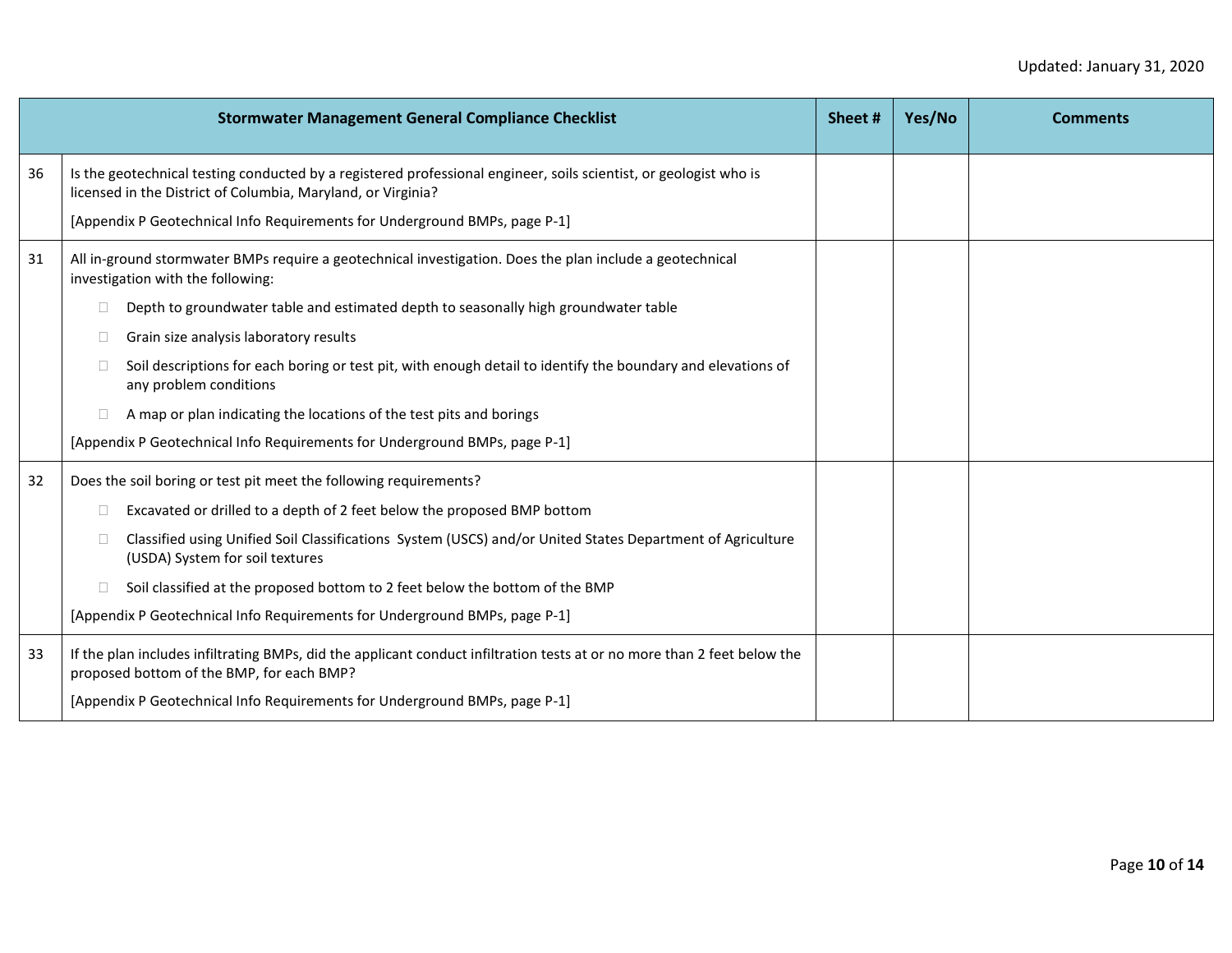|    | <b>Stormwater Management General Compliance Checklist</b>                                                                                                                                                                                                                                                                                                                                                                                                                                                                                                     | Sheet # | Yes/No | <b>Comments</b> |
|----|---------------------------------------------------------------------------------------------------------------------------------------------------------------------------------------------------------------------------------------------------------------------------------------------------------------------------------------------------------------------------------------------------------------------------------------------------------------------------------------------------------------------------------------------------------------|---------|--------|-----------------|
|    | Does the geotechnical report identify and provide a detailed description of the test method used to conduct the<br>infiltration tests? Tests may be either                                                                                                                                                                                                                                                                                                                                                                                                    |         |        |                 |
|    | A constant head bore-hole infiltration test, conducted with an Amoozemeter, Guelph Permeameter,<br>Johnson Permeameter, or other test equipment able to conduct a test meeting the USBR7300-89<br>standard.<br>A falling head test per the procedures outlined in Section P.4, which is adapted from the Maryland<br>$\Box$<br>Stormwater Design Manual, Appendix D.1.<br>[Appendix P Geotechnical Info Requirements for Underground BMPs, page P-1]                                                                                                          |         |        |                 |
|    | Do the infiltration test results provide the rate of infiltration in the form of the saturated hydraulic conductivity<br>(K <sub>sat</sub> )? If the test was conducted per USBR7300-89 using the equipment stated previously, the K <sub>sat</sub> value should be<br>the reported value. If the test was a falling head test, then the field infiltration rate is the reported value and must<br>be converted to the Ksat value using the conversion equation in Section P.5.<br>[Appendix P Geotechnical Info Requirements for Underground BMPs, page P-1] |         |        |                 |
|    | Does the project propose infiltrating practices on a site with contaminated soils, as identified in either the project's<br>Phase I or Phase II Environmental Site Assessments? If so, an impermeable liner may be required around the entire<br>practice and no infiltration may be allowed. See Section P.6 for further guidance.<br>[Appendix P Geotechnical Info Requirements for Underground BMPs, page P-1]                                                                                                                                             |         |        |                 |
|    | <b>Stormwater Pipes and Structures</b>                                                                                                                                                                                                                                                                                                                                                                                                                                                                                                                        |         |        |                 |
| 39 | Do stormwater systems connecting to combined sewers contain stormwater traps (a U-bend in the pipe or other<br>fixture to prevent migration of vapors from the main sewer line)? Traps may be included in the following ways:<br>Individual stormwater traps installed on the storm drain branch servicing each structural BMP with an<br>$\Box$<br>accessible trap cleanout or;<br>A single trap installed in the main storm drain after it leaves the structural BMP but before it connects to<br>the combined sewer with an accessible trap cleanout       |         |        |                 |
|    | [Appendix G G.9 Pipe Systems, page G-5]                                                                                                                                                                                                                                                                                                                                                                                                                                                                                                                       |         |        |                 |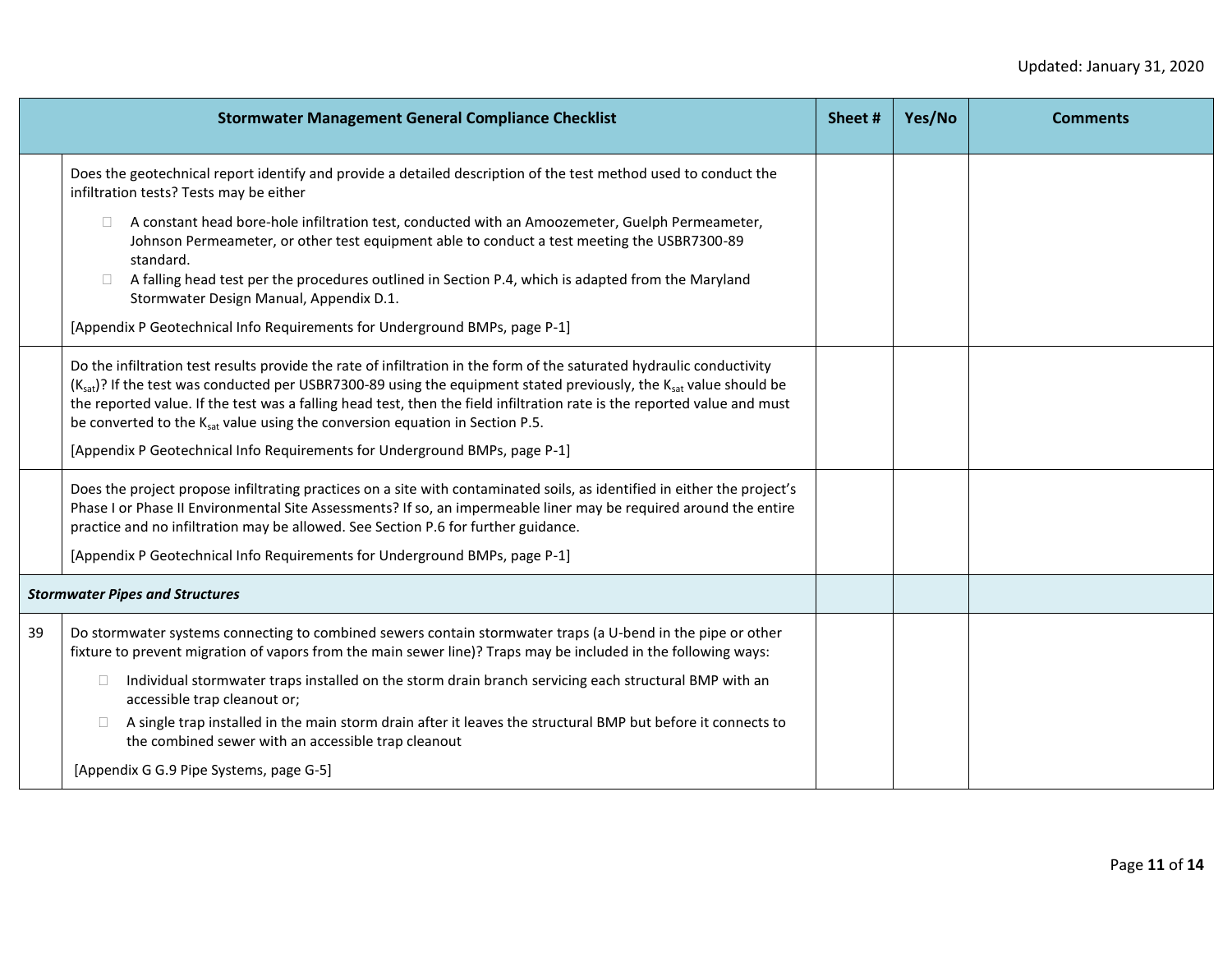|    | <b>Stormwater Management General Compliance Checklist</b>                                                                                                                                                                                                                                                                                                                                                                                                                                | Sheet# | Yes/No | <b>Comments</b> |
|----|------------------------------------------------------------------------------------------------------------------------------------------------------------------------------------------------------------------------------------------------------------------------------------------------------------------------------------------------------------------------------------------------------------------------------------------------------------------------------------------|--------|--------|-----------------|
| 40 | Do the stormwater structures meet the following requirements?<br>Invert elevations of pipes entering and leaving the structure (A minimum of a 0.1-foot drop is required<br>$\mathbf{L}$<br>through a structure invert)<br>Drainage boundary and contours must be shown around each inlet to ensure that positive drainage to the<br>$\Box$<br>proposed inlet is provided.<br>[Appendix G G.12 Manholes and Inlets, page G-8]                                                            |        |        |                 |
|    | Has the applicant submitted to DC Water to review the project? DC Water review should occur concurrently with<br>DOEE's review to ensure that all DC Water comments are addressed prior to the SWMP approval and prevent costly<br>resubmissions.                                                                                                                                                                                                                                        |        |        |                 |
|    | <b>Tree Protection</b>                                                                                                                                                                                                                                                                                                                                                                                                                                                                   |        |        |                 |
| 44 | Does the plan propose the removal of a public or private tree equal to are greater than 44 inches in circumference<br>(14 inches in diameter)? If so, has the applicant applied for a Special Tree Removal Permit from the DDOT Urban<br>Forestry Division (UFD)? Verify no trees are left off the site survey using online tools. Ensure the Special or Heritage<br>tree removal box is checked on the project record in the Database if these trees will be removed.<br>[DCMR 24-3700] |        |        |                 |
|    | Does the plan propose disturbance within the critical root zone of a Heritage Tree (100 inches in circumference or<br>32 inches in diameter or greater)? If so, has the applicant coordinated with the Ward Arborist for the area?                                                                                                                                                                                                                                                       |        |        |                 |
|    | Does the plan propose to plant, prune, or remove a public street tree within the public right-of-way (PROW)? If so,<br>has the applicant applied for a DDOT Public Space Permit?<br>[DCMR 24-3700]                                                                                                                                                                                                                                                                                       |        |        |                 |
|    | Has the applicant resolved all tree conflicts with DDOT UFD? UFD review should occur concurrently with DOEE's<br>review to ensure that all UFD comments are addressed prior to the SWMP approval and prevent costly<br>resubmissions.                                                                                                                                                                                                                                                    |        |        |                 |
|    | Public Right-of-Way (PROW) and the Maximum Extent Practicable Process (MEP) - Type 2                                                                                                                                                                                                                                                                                                                                                                                                     |        |        |                 |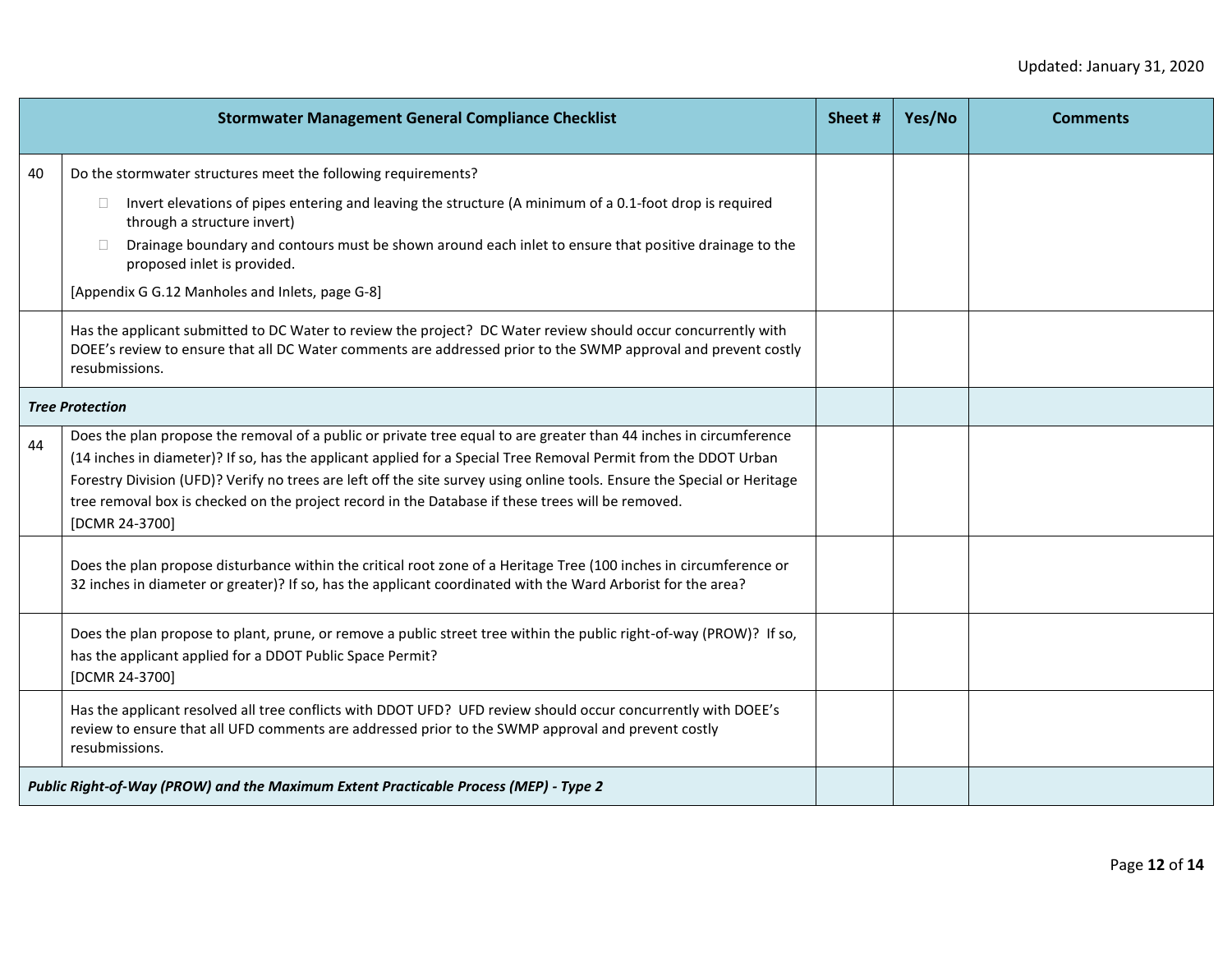| <b>Stormwater Management General Compliance Checklist</b>                                                                                                                                                                                                                                                                           | Sheet # | Yes/No | <b>Comments</b> |
|-------------------------------------------------------------------------------------------------------------------------------------------------------------------------------------------------------------------------------------------------------------------------------------------------------------------------------------|---------|--------|-----------------|
| Are SDAs located in the PROW considered separately from the rest of the site?<br>[Appendix A A.2 Compliance Calculations and Concepts, page A-2]                                                                                                                                                                                    |         |        |                 |
| Has the applicant applied for a DDOT public space permit? Is the DDOT TOPS application or permit number been<br>entered in the database? The public space permit review should occur concurrently with DOEE's review to ensure<br>that all DDOT comments are addressed prior to the SWMP approval and prevent costly resubmissions. |         |        |                 |
| Does the work in the PROW consist of only minor disturbances, such as a driveway, apron, or curb ramp? If there is<br>minor disturbance in the PROW, does the applicant follow one of the methods below?                                                                                                                            |         |        |                 |
| Attempt to plant trees or adjacent landscaping if trees are not possible.<br>Ω.<br>Manage the 1.2-inch SWRv for the PROW disturbance elsewhere on the parcel<br>П.                                                                                                                                                                  |         |        |                 |
| If work in the PROW consists of more than minor disturbances, has the designer demonstrated they have used the<br>six-step MEP design methodology per Section B.5 - Design Process for PROW by providing an MEP Memo? The<br>memo should include:                                                                                   |         |        |                 |
| [Appendix B.5 - Design Process for PROW, page B-12]                                                                                                                                                                                                                                                                                 |         |        |                 |
| Calculation of the SWRv and the reduction of impervious surface within the LOD in the PROW<br>$\Box$                                                                                                                                                                                                                                |         |        |                 |
| Discussion of the feasibility of each BMP<br>$\Box$                                                                                                                                                                                                                                                                                 |         |        |                 |
| Evaluation of infiltration. If soils are HSG C or better, an infiltration test must be conducted<br>$\Box$                                                                                                                                                                                                                          |         |        |                 |
| Full consideration of BMP placement given existing and proposed infrastructure conflicts, including the<br>$\Box$<br>preservation of existing trees.                                                                                                                                                                                |         |        |                 |
| Full consideration of land cover conversion from impervious to compacted or natural cover<br>$\Box$                                                                                                                                                                                                                                 |         |        |                 |
| Full consideration of sizing criteria for BMPs, including over-sizing to retain up to the 1.7-inch storm<br>$\Box$                                                                                                                                                                                                                  |         |        |                 |
| If a SDA is in the MS4 and no retention BMPs are proposed, consideration of the feasibility of installing a<br>$\Box$<br>water quality catch basin or other treatment structure.                                                                                                                                                    |         |        |                 |